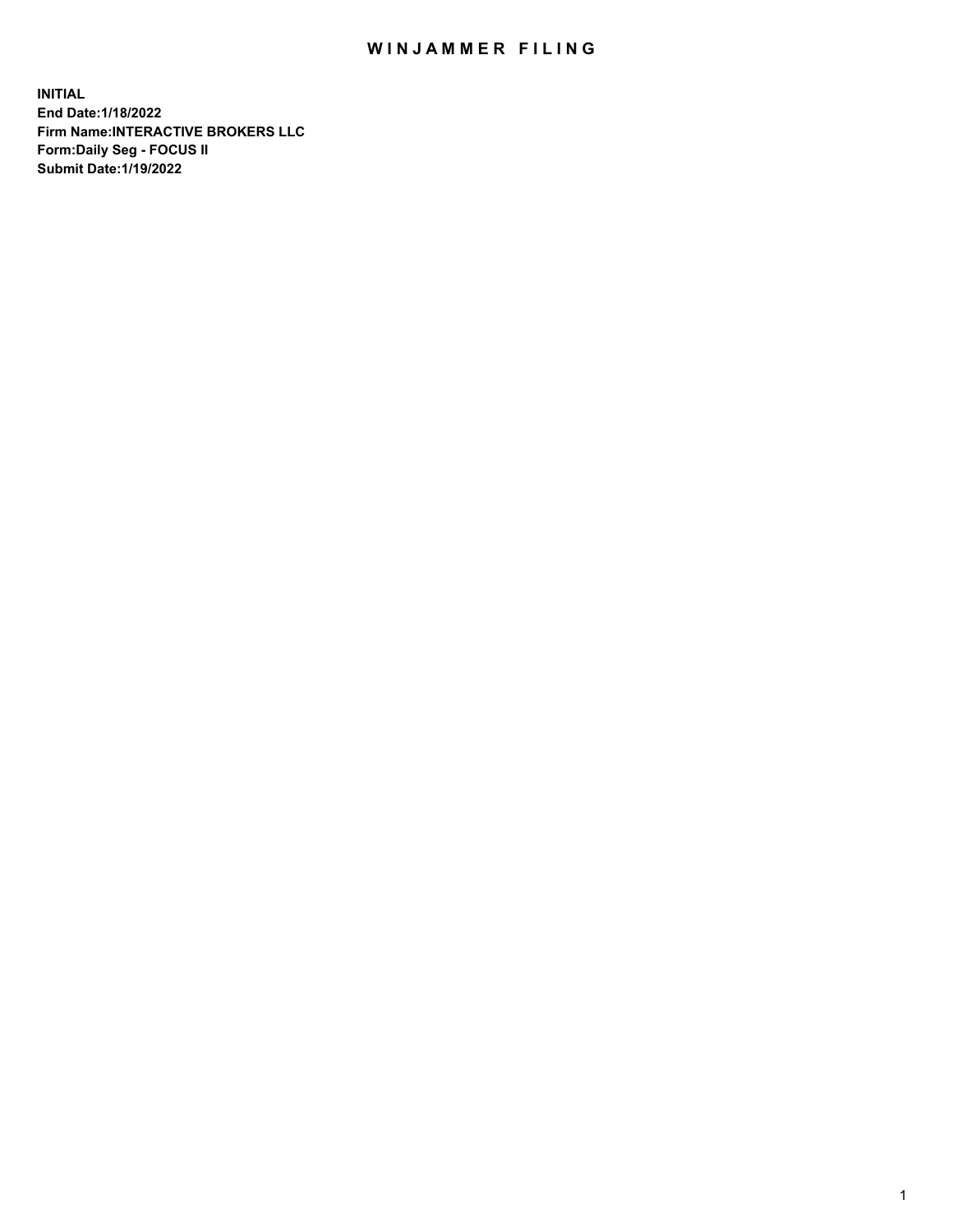**INITIAL End Date:1/18/2022 Firm Name:INTERACTIVE BROKERS LLC Form:Daily Seg - FOCUS II Submit Date:1/19/2022 Daily Segregation - Cover Page**

| Name of Company                                                                                                                                                                                                                                                                                                               | <b>INTERACTIVE BROKERS LLC</b>                                                                  |  |
|-------------------------------------------------------------------------------------------------------------------------------------------------------------------------------------------------------------------------------------------------------------------------------------------------------------------------------|-------------------------------------------------------------------------------------------------|--|
| <b>Contact Name</b>                                                                                                                                                                                                                                                                                                           | James Menicucci                                                                                 |  |
| <b>Contact Phone Number</b>                                                                                                                                                                                                                                                                                                   | 203-618-8085                                                                                    |  |
| <b>Contact Email Address</b>                                                                                                                                                                                                                                                                                                  | jmenicucci@interactivebrokers.c<br><u>om</u>                                                    |  |
| FCM's Customer Segregated Funds Residual Interest Target (choose one):<br>a. Minimum dollar amount: ; or<br>b. Minimum percentage of customer segregated funds required:% ; or<br>c. Dollar amount range between: and; or<br>d. Percentage range of customer segregated funds required between:% and%.                        | $\overline{\mathbf{0}}$<br>$\overline{\mathbf{0}}$<br>155,000,000 245,000,000<br>0 <sub>0</sub> |  |
| FCM's Customer Secured Amount Funds Residual Interest Target (choose one):<br>a. Minimum dollar amount: ; or<br>b. Minimum percentage of customer secured funds required:%; or<br>c. Dollar amount range between: and; or<br>d. Percentage range of customer secured funds required between:% and%.                           | $\overline{\mathbf{0}}$<br>$\overline{\mathbf{0}}$<br>80,000,000 120,000,000<br>0 <sub>0</sub>  |  |
| FCM's Cleared Swaps Customer Collateral Residual Interest Target (choose one):<br>a. Minimum dollar amount: ; or<br>b. Minimum percentage of cleared swaps customer collateral required:%; or<br>c. Dollar amount range between: and; or<br>d. Percentage range of cleared swaps customer collateral required between:% and%. | $\overline{\mathbf{0}}$<br>$\overline{\mathbf{0}}$<br>0 <sub>0</sub><br>0 <sub>0</sub>          |  |

Attach supporting documents CH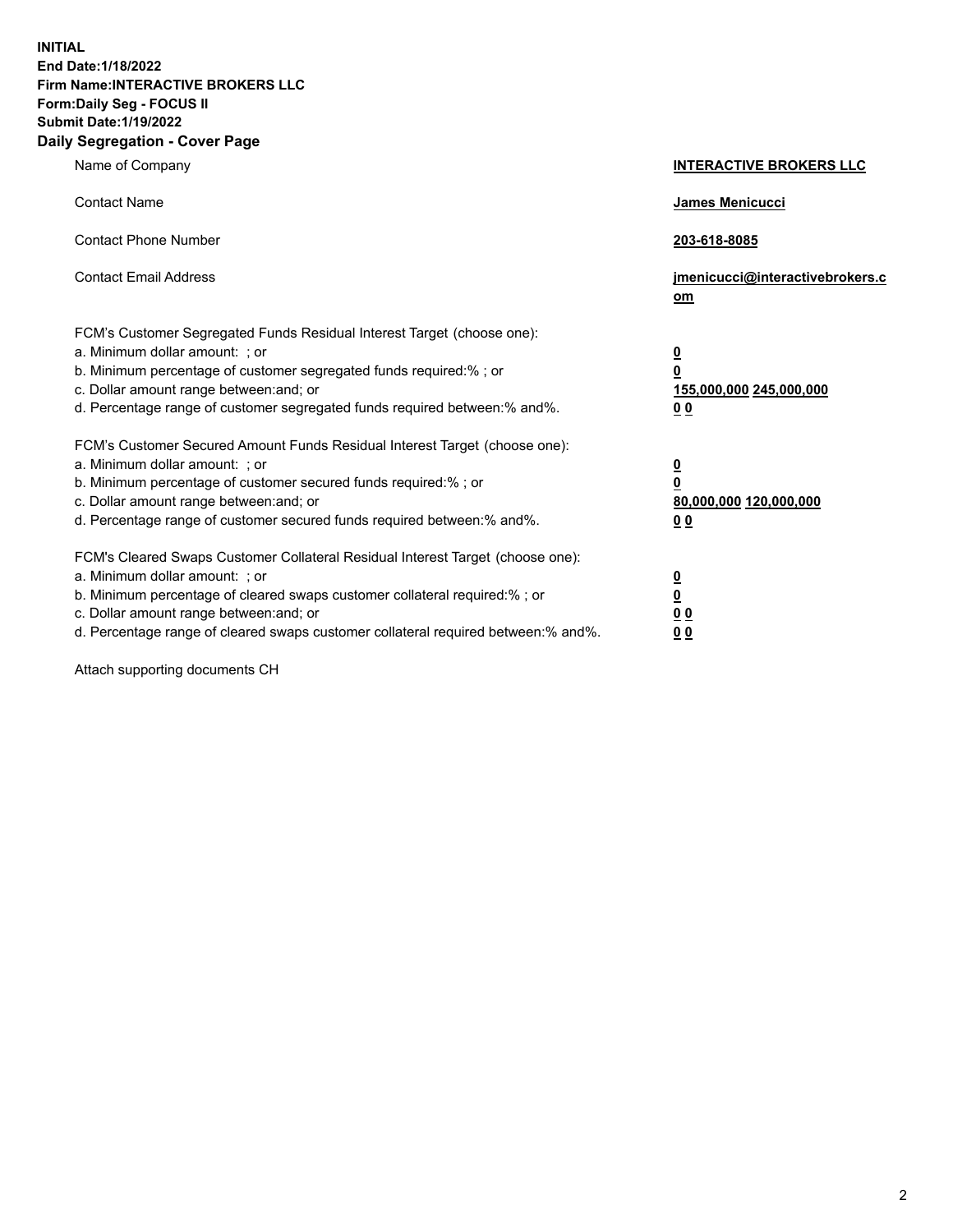**INITIAL End Date:1/18/2022 Firm Name:INTERACTIVE BROKERS LLC Form:Daily Seg - FOCUS II Submit Date:1/19/2022 Daily Segregation - Secured Amounts**

## Foreign Futures and Foreign Options Secured Amounts Amount required to be set aside pursuant to law, rule or regulation of a foreign government or a rule of a self-regulatory organization authorized thereunder **0** [7305] 1. Net ledger balance - Foreign Futures and Foreign Option Trading - All Customers A. Cash **-674,915,277** [7315] B. Securities (at market) **0** [7317] 2. Net unrealized profit (loss) in open futures contracts traded on a foreign board of trade **1,159,191,231** [7325] 3. Exchange traded options a. Market value of open option contracts purchased on a foreign board of trade **123,145** [7335] b. Market value of open contracts granted (sold) on a foreign board of trade **-8,888** [7337] 4. Net equity (deficit) (add lines 1. 2. and 3.) **484,390,211** [7345] 5. Account liquidating to a deficit and account with a debit balances - gross amount **8,200** [7351] Less: amount offset by customer owned securities **0** [7352] **8,200** [7354] 6. Amount required to be set aside as the secured amount - Net Liquidating Equity Method (add lines 4 and 5) **484,398,411** [7355] 7. Greater of amount required to be set aside pursuant to foreign jurisdiction (above) or line 6. **484,398,411** [7360] FUNDS DEPOSITED IN SEPARATE REGULATION 30.7 ACCOUNTS 1. Cash in banks A. Banks located in the United States **106,209,320** [7500] B. Other banks qualified under Regulation 30.7 **0** [7520] **106,209,320** [7530] 2. Securities A. In safekeeping with banks located in the United States **299,326,500** [7540] B. In safekeeping with other banks qualified under Regulation 30.7 **0** [7560] **299,326,500** [7570] 3. Equities with registered futures commission merchants A. Cash **0** [7580] B. Securities **0** [7590] C. Unrealized gain (loss) on open futures contracts **0** [7600] D. Value of long option contracts **0** [7610] E. Value of short option contracts **0** [7615] **0** [7620] 4. Amounts held by clearing organizations of foreign boards of trade A. Cash **0** [7640] B. Securities **0** [7650] C. Amount due to (from) clearing organization - daily variation **0** [7660] D. Value of long option contracts **0** [7670] E. Value of short option contracts **0** [7675] **0** [7680] 5. Amounts held by members of foreign boards of trade A. Cash **-944,866,835** [7700] B. Securities **0** [7710] C. Unrealized gain (loss) on open futures contracts **1,152,818,709** [7720] D. Value of long option contracts **123,145** [7730] E. Value of short option contracts **-8,888** [7735] **208,066,131** [7740] 6. Amounts with other depositories designated by a foreign board of trade **0** [7760] 7. Segregated funds on hand **0** [7765] 8. Total funds in separate section 30.7 accounts **613,601,951** [7770] 9. Excess (deficiency) Set Aside for Secured Amount (subtract line 7 Secured Statement Page 1 from Line 8) **129,203,540** [7380] 10. Management Target Amount for Excess funds in separate section 30.7 accounts **80,000,000** [7780] 11. Excess (deficiency) funds in separate 30.7 accounts over (under) Management Target **49,203,540** [7785]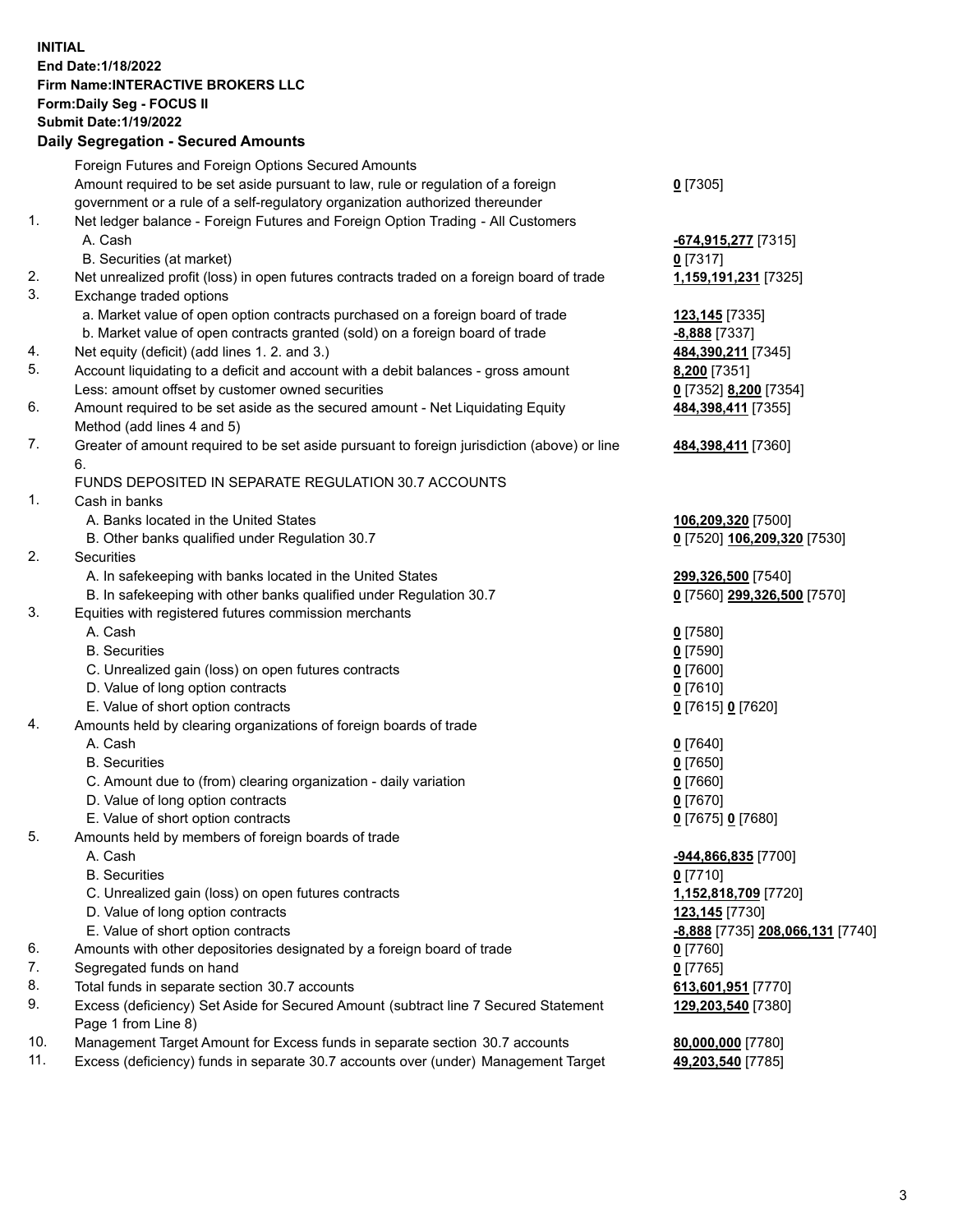**INITIAL End Date:1/18/2022 Firm Name:INTERACTIVE BROKERS LLC Form:Daily Seg - FOCUS II Submit Date:1/19/2022 Daily Segregation - Segregation Statement** SEGREGATION REQUIREMENTS(Section 4d(2) of the CEAct) 1. Net ledger balance A. Cash **7,640,169,190** [7010] B. Securities (at market) **0** [7020] 2. Net unrealized profit (loss) in open futures contracts traded on a contract market **200,660,263** [7030] 3. Exchange traded options A. Add market value of open option contracts purchased on a contract market **642,466,628** [7032] B. Deduct market value of open option contracts granted (sold) on a contract market **-588,074,165** [7033] 4. Net equity (deficit) (add lines 1, 2 and 3) **7,895,221,916** [7040] 5. Accounts liquidating to a deficit and accounts with debit balances - gross amount **1,044,568** [7045] Less: amount offset by customer securities **0** [7047] **1,044,568** [7050] 6. Amount required to be segregated (add lines 4 and 5) **7,896,266,484** [7060] FUNDS IN SEGREGATED ACCOUNTS 7. Deposited in segregated funds bank accounts A. Cash **1,123,055,163** [7070] B. Securities representing investments of customers' funds (at market) **4,514,439,250** [7080] C. Securities held for particular customers or option customers in lieu of cash (at market) **0** [7090] 8. Margins on deposit with derivatives clearing organizations of contract markets A. Cash **1,987,067,907** [7100] B. Securities representing investments of customers' funds (at market) **400,146,125** [7110] C. Securities held for particular customers or option customers in lieu of cash (at market) **0** [7120] 9. Net settlement from (to) derivatives clearing organizations of contract markets **3,008,524** [7130] 10. Exchange traded options A. Value of open long option contracts **642,466,628** [7132] B. Value of open short option contracts **-588,074,165** [7133] 11. Net equities with other FCMs A. Net liquidating equity **0** [7140] B. Securities representing investments of customers' funds (at market) **0** [7160] C. Securities held for particular customers or option customers in lieu of cash (at market) **0** [7170] 12. Segregated funds on hand **0** [7150] 13. Total amount in segregation (add lines 7 through 12) **8,082,109,432** [7180] 14. Excess (deficiency) funds in segregation (subtract line 6 from line 13) **185,842,948** [7190] 15. Management Target Amount for Excess funds in segregation **155,000,000** [7194]

16. Excess (deficiency) funds in segregation over (under) Management Target Amount Excess

**30,842,948** [7198]